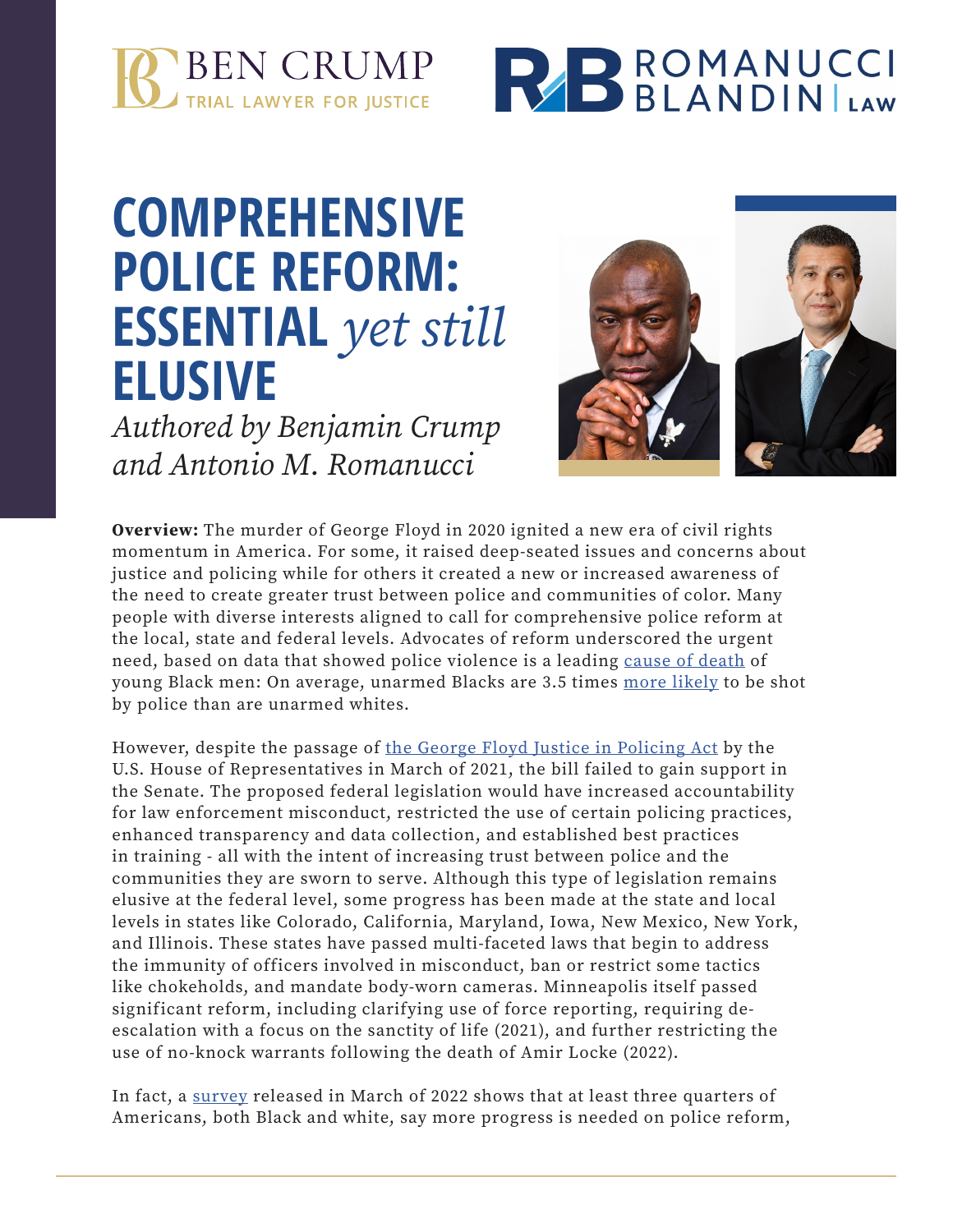with 70 percent of Black Americans saying "a lot" more needs to be done. The study, by the Associated Press and the independent National Opinion Research Center at the University of Chicago, found that among those who felt progress is needed for the fair treatment of Black Americans by police, more than two-thirds were either pessimistic or neutral that such change was possible in the next few years. A continued political stalemate and stagnation in Washington, D.C. and competing cries for increased policing to combat rising crime are headwinds for police reform.

The nation's cost of police misconduct goes beyond destruction of community trust and, in fact, can be quantified by the actual financial cost of verdicts and settlements to make whole those injured by misconduct. Released in March of 2022, a comprehensive and groundbreaking [Washington Post investigation](https://www.washingtonpost.com/investigations/interactive/2022/police-misconduct-repeated-settlements/?pwapi_token=eyJ0eXAiOiJKV1QiLCJhbGciOiJIUzI1NiJ9.eyJzdWJpZCI6IjI5NjgyNTUiLCJyZWFzb24iOiJnaWZ0IiwibmJmIjoxNjQ2ODM1NzU2LCJpc3MiOiJzdWJzY3JpcHRpb25zIiwiZXhwIjoxNjQ4MDQ1MzU2LCJpYXQiOjE2NDY4MzU3NTYsImp0aSI6IjZjMTZkYjU5LTQ3MjAtNGU5MC1iMDk2LTRhY2JlODMzY2FmOCIsInVybCI6Imh0dHBzOi8vd3d3Lndhc2hpbmd0b25wb3N0LmNvbS9pbnZlc3RpZ2F0aW9ucy9pbnRlcmFjdGl2ZS8yMDIyL3BvbGljZS1taXNjb25kdWN0LXJlcGVhdGVkLXNldHRsZW1lbnRzLyJ9.6BGsJNpsocjL1PNe5bSkJnhu3sYPKKl4aXLIbqafRGM&itid=gfta) showed how tragically little data was available on these cases but also provided a broad view of the financial toll of misconduct on municipalities. Of the 25 police departments analyzed, the study approximated more than \$3 billion was paid over the last ten years for citizens wrongly injured or killed by police. Tragically, more than half of that, \$1.5 billion, involved officers who had repeated complaints or lawsuits for misconduct. One of the highest aims of police reform is to identify, document, retrain or remove those high-risk officers, thus reducing the financial liability to cities and increasing trust in the community.

Civil justice movements have arisen in the past yet failed to produce lasting and meaningful reform. Building trust between communities and police will require comprehensive change and a set of agreed-upon federal standards common to all law enforcement. We offer this paper as a blueprint for reforms that will yield greater transparency and accountability to improve the level of trust between citizens and the officers who are sworn to serve and protect them. Calls to defund the police have been misconstrued and twisted into an attack on Black Lives Matter, when, in fact, they were aimed to draw attention to the need to define a proper role for police and to fund appropriate training and reforms, leading to improved accountability.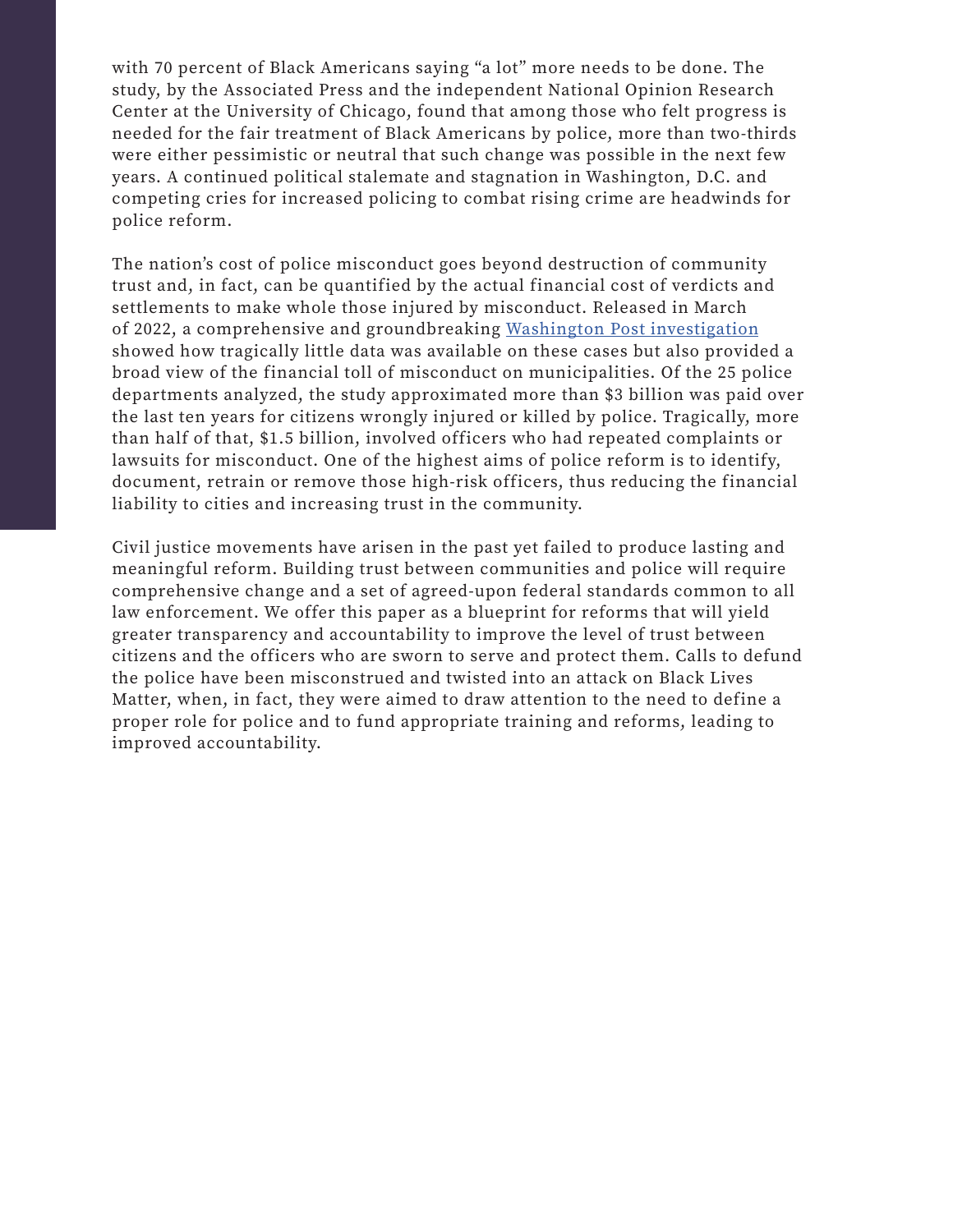# **STANDARDIZE** *and 1.* **PROFESSIONALIZE POLICING**

Historically, police standards – including recruitment, selection, certification, training, procedures, and protocols – have been established at the local level, with wide variations from jurisdiction to jurisdiction. This sits in stark contrast to many other professions, even those where performance does not carry such life-and-death implications as law enforcement. Many professions, including law, medicine, aviation and even hairdressing, have required minimum education, training, and licensing standards and include oversight and regulation by a governing body empowered to revoke licenses for violations of performance standards, and to prohibit dismissed individuals from gaining employment in other places. Uniform standards are absent in law enforcement, where thousands of agencies at the federal, state, and local levels adhere to different [standards](https://www.ibjonline.com/2020/11/12/lawmakers-ag-seek-tougher-certification-standards-for-law-enforcement/) promulgated by a multitude of organizations including The Commission on Accreditation for Law Enforcement (CALEA), Peace Officer Standards and Training (POST), Federal Law Enforcement Training Accreditation (FLETA), and the International Association of Chiefs of Police (IACP). Individual agencies have independent and non-uniform guidelines created by their respective unions. We believe a national standard that sets a minimum bar and consistent expectations is essential to creating uniform, professional policing in every jurisdiction and at every level, while also allowing for local agencies to still adapt the way they conduct their departments to local needs based on the sizes and cultures of their communities. In addition to consistent and professional policing, a national standard can also reestablish citizens' trust that they are interacting with professionals trained to a high standard, and that those professionals can and will be held accountable to that standard. A national standard would also enable an agency to measure and discover areas in an officer's skillset that may need reinforcing, retraining, or even reprimand, ensuring that policing is kept to a respectable and efficient standard, well after recruitment.

The on-the-job experiences of law enforcement officers can inflict a heavy toll on the mental health and well-being of those officers, who are routinely called upon to deal at close range with the darkest human behavior. The "tough-it-out" traditions of law enforcement often force officers to internally bury the worst of what they encounter, and while some strides have been made in providing mental health resources, too few agencies offer robust assistance or a culture that helps these officers process the negativity in a constructive, healthy way. The culture or code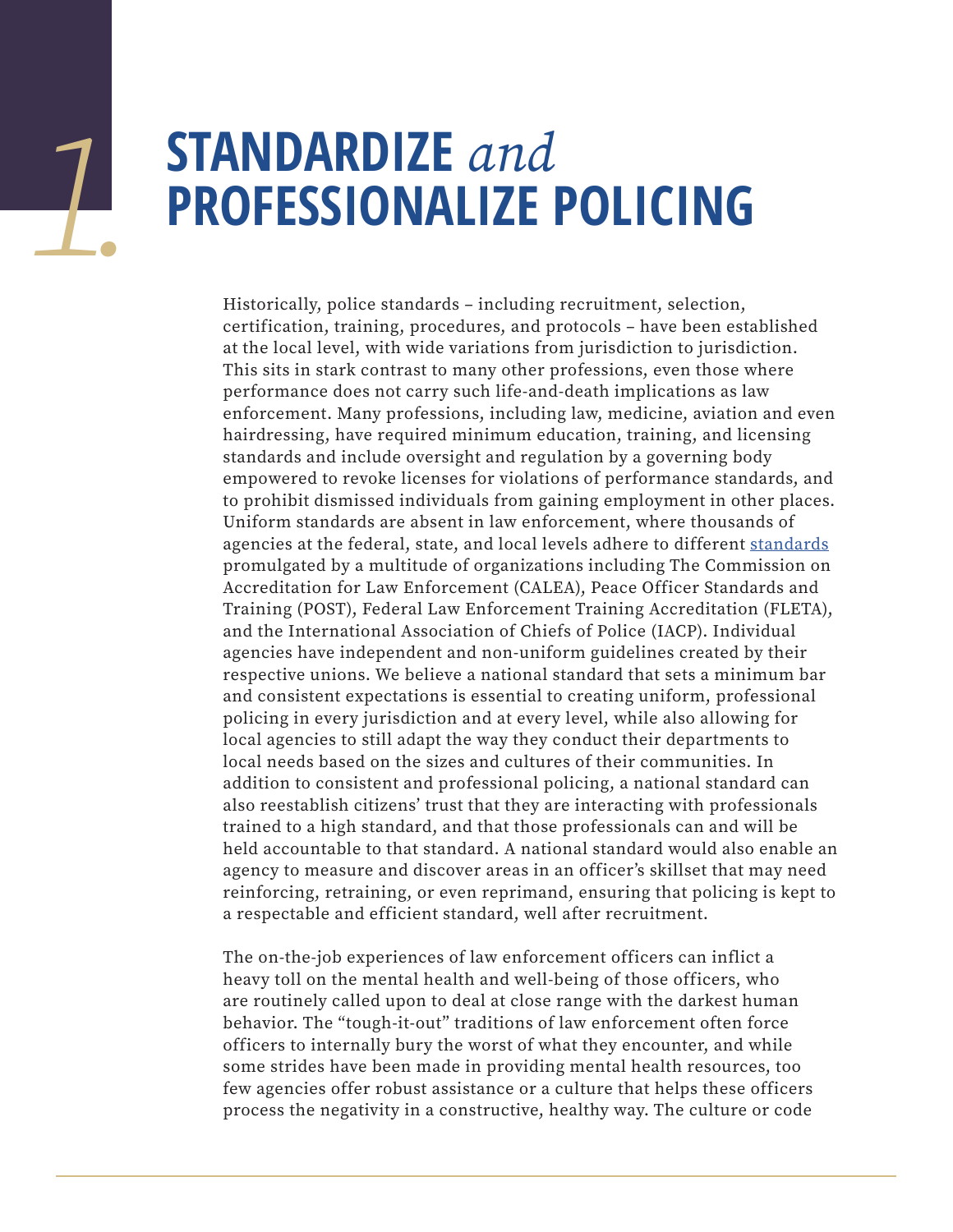of silence within police departments coupled with the stresses of the job lead to a mental health spiral for many officers. To enhance the overall professionalism of law enforcement as well as officer safety, agencies must address the mental health needs of their own officers. This should include assessment, training, insightful psychological exams, compassionate treatment, mandatory job rotation, and reassignment of duties, if necessary.

We therefore recommend adoption of:

- National licensing standards to ensure consistency and a baseline of performance and measurements, as well as a process to decertify officers who are no longer fit for duty.
- Model policies and procedures to create a roadmap for law enforcement leaders.
- Development of a national police hiring exam that identifies suitable candidates on psychological, emotional, physical, and intellectual levels.
- Standard and consistent training to prepare and maintain officers fit for duty, keeping perishable job skills sharp with regular, interactive training modules.
- Enhanced mental health services for officers to prepare them for their duties and support them throughout their career.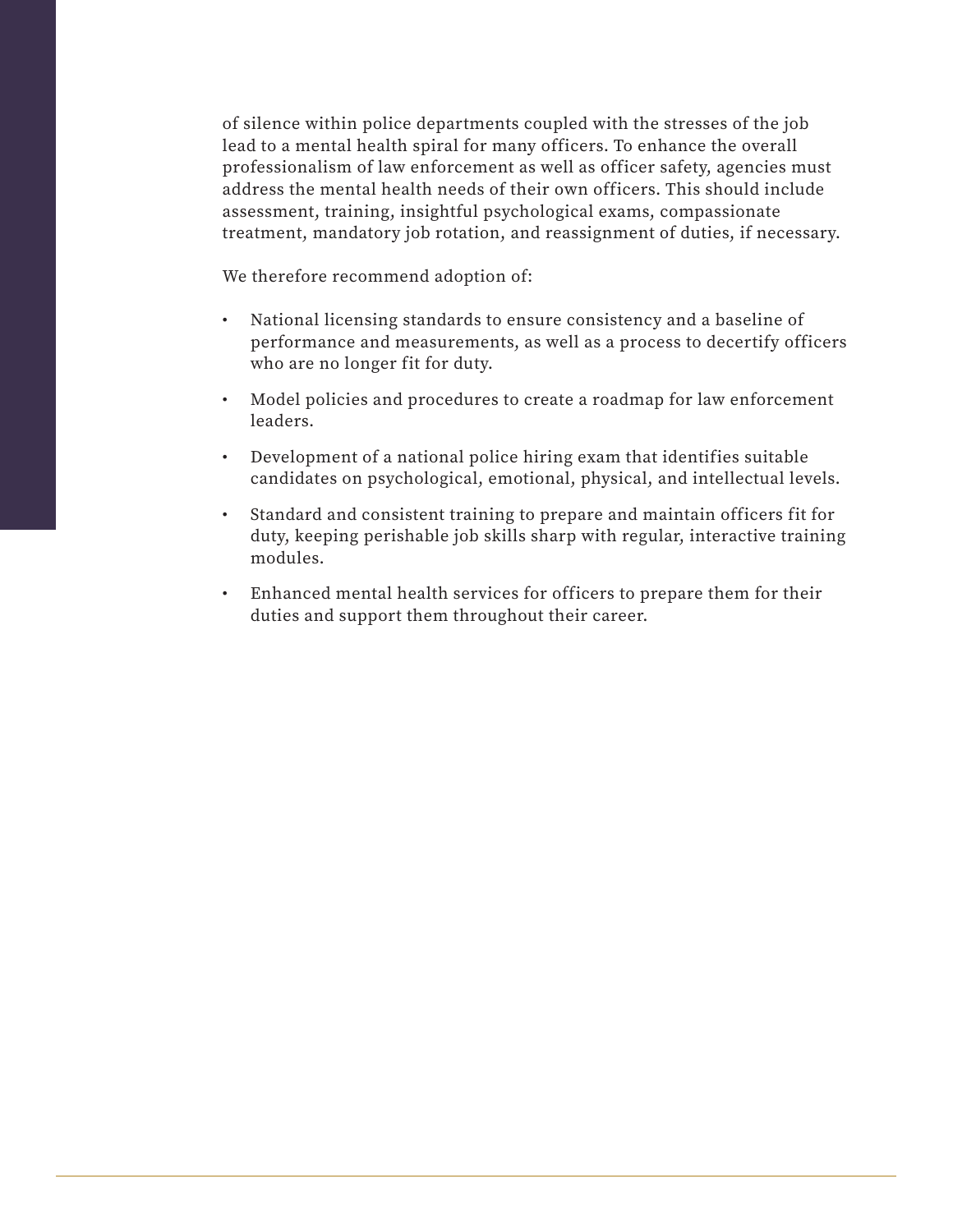## *2.* **ENHANCE ACCOUNTABILITY**  *and* **TRANSPARENCY**

Law enforcement officers are public servants, and a sacred trust should exist between them and the communities they police. For this trust to be realized, officers must be accountable for their actions. The public needs, and should be entitled to, full visibility and transparency on the part of law enforcement. However, policing today is beset by wide variations in a range of areas, including incidents that involve citizen injuries or deaths in police custody; investigations into police actions; when and how police are disciplined; the use of body-worn cameras; the types and completeness of information made available for public scrutiny; and [reporting](https://www.marketplace.org/2020/06/01/fbi-police-use-of-force-database/) of data on use-of-force and other practices. When investigations into police conduct are carried out by police agencies themselves – often limited by collectivebargaining requirements – their objectivity is questionable, at best.

The addition of uniform accountability measures, including national baselines for reporting, standardized protocols for independent investigations, an accessible database of disciplinary actions, and mandates for the use of accountability technology such as bodycams and dashcams, can do a great deal to elevate public trust through such transparency. Bodycams, for example, shed light on, and provide incontrovertible documentation of police conduct, both when it is reasonable and justified as well as when it is excessive. The use of this technology should be mandatory in all jurisdictions, and a national standard should be established for its appropriate use and implementation. Intentionally turning off a bodycam should be a federal obstruction of justice violation, and officers should face a rebuttable presumption of guilt and a requirement to explain why it was not on.

### *Reporting*

[Data on police killings](https://www.nbcnews.com/news/us-news/why-doesn-t-government-track-nationwide-police-use-force-n682626) is challenging to find, making it difficult to quantify the scope and nature of citizen deaths at the hands of police. Law enforcement agencies face few sanctions for failing to report such information and have little incentive to transparently [report data](https://wallacehouse.umich.edu/wp-content-uploads/2016/02/barry.pdf) on police activity, especially the use of deadly force. This lack of reporting allows excessive use of force to continue while, simultaneously, further undermining public trust. Government officials in general, and law enforcement agencies in particular, should be troubled that [the news media](https://www.theguardian.com/us-news/ng-interactive/2015/jun/01/about-the-counted) has expended more resources investigating officer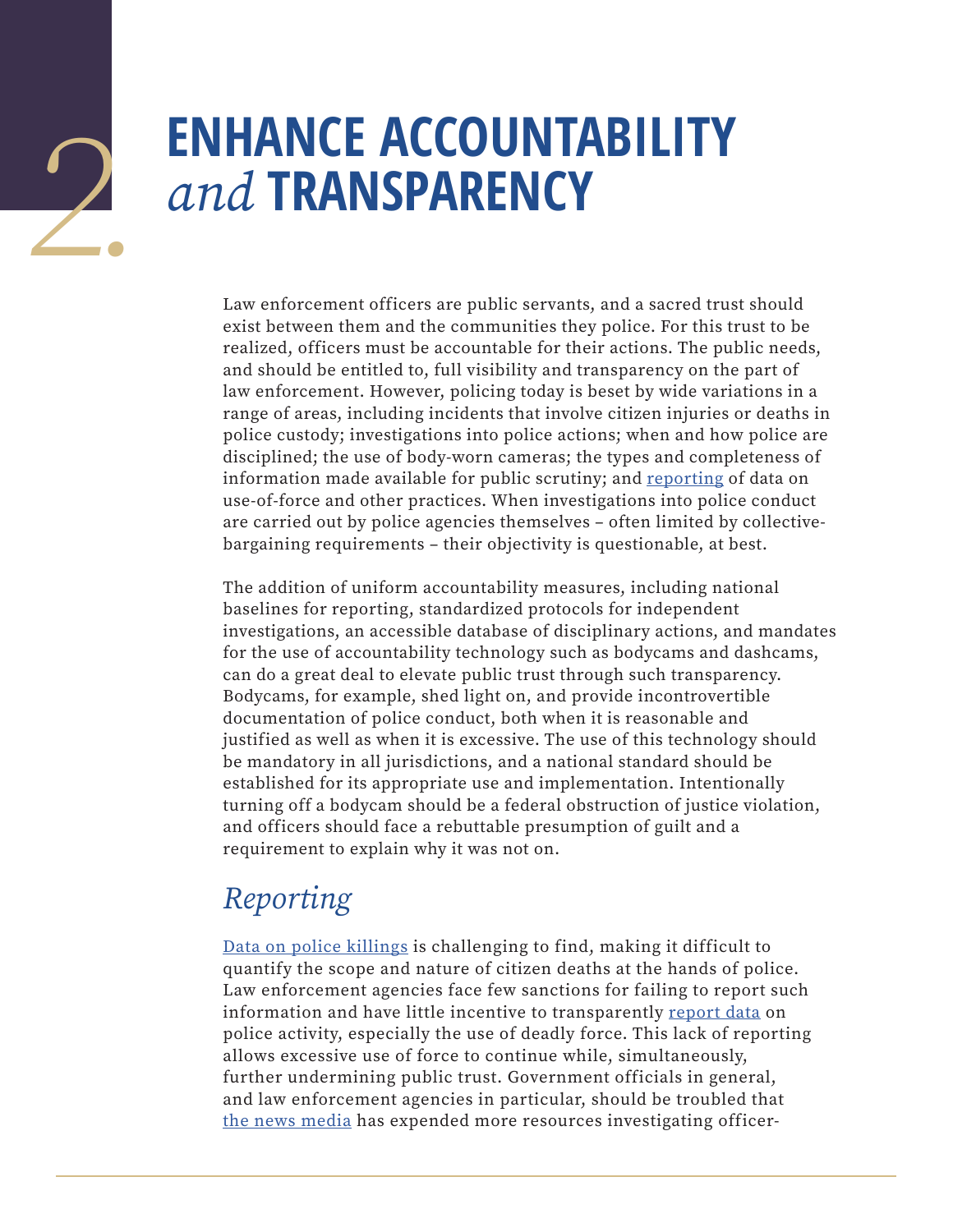involved shooting deaths than have police departments or the federal government. This is a national embarrassment. The work being done by the [Citizens Police Data Project](https://beta.cpdp.co/) in covering complaints against Chicago police officers presents an example of what a national data clearinghouse could look like.

The FBI operates a voluntary program through which law enforcement agencies may submit their annual count of "justifiable homicides" (which it narrowly defines as "the killing of a felon in the line of duty"). However, it can be argued that this non-mandatory system of reporting is, in fact, less valuable than having no system at all – as fluctuations in the number of agencies choosing to report, plus faulty reporting by those agencies that do so, have resulted in partially informed news coverage that points misleadingly to trends that may or may not in fact exist. Compounding this issue is the reality that those agencies with the worst problems with excessive use of force are the least likely to participate in this voluntary system.

Between 2005 and 2012, just 1,100 law enforcement agencies – a small fraction of America's 18,000 police agencies – reported a "justifiable homicide" to the FBI. The FBI system included 461 justifiable homicides by law enforcement in 2013, the latest year for which data are available. Crowdsourced counts, however, identified almost 300 additional fatalities during that one year. [The Counted](https://www.theguardian.com/us-news/series/counted-us-police-killings), an investigation by the publication The Guardian into the true number of people killed by law enforcement, reported when it launched on June 1, 2015, that it had already found close to that "annual" number of killings in just the first five months of 2015. The Washington Post runs a [similar study](https://www.washingtonpost.com/graphics/investigations/police-shootings-database/) tracking the number of fatal police shootings and has found that the FBI undercounts fatal police shootings by more than half. The Washington Post's own research over the past five years has discovered that around 1,000 fatal police shootings occur every year.

### *Accountability and Qualified Immunity*

The concept of qualified immunity provides legal protection for police officers, shielding them from civil lawsuits unless plaintiffs can show that the officer violated a clearly established statutory or constitutional right of which a reasonable person should have known. Simply put, it far too often serves as a get-out-of-jail-free card for offending officers who would otherwise be prosecuted if the same actions had been made by a citizen. Qualified Immunity has protected officers from facing consequences for actions where the use of force has not been justified and citizens have been injured or killed as a result of an officer's excessive behavior. In many such cases, justice – both civil and criminal - has eluded those who deserve it most.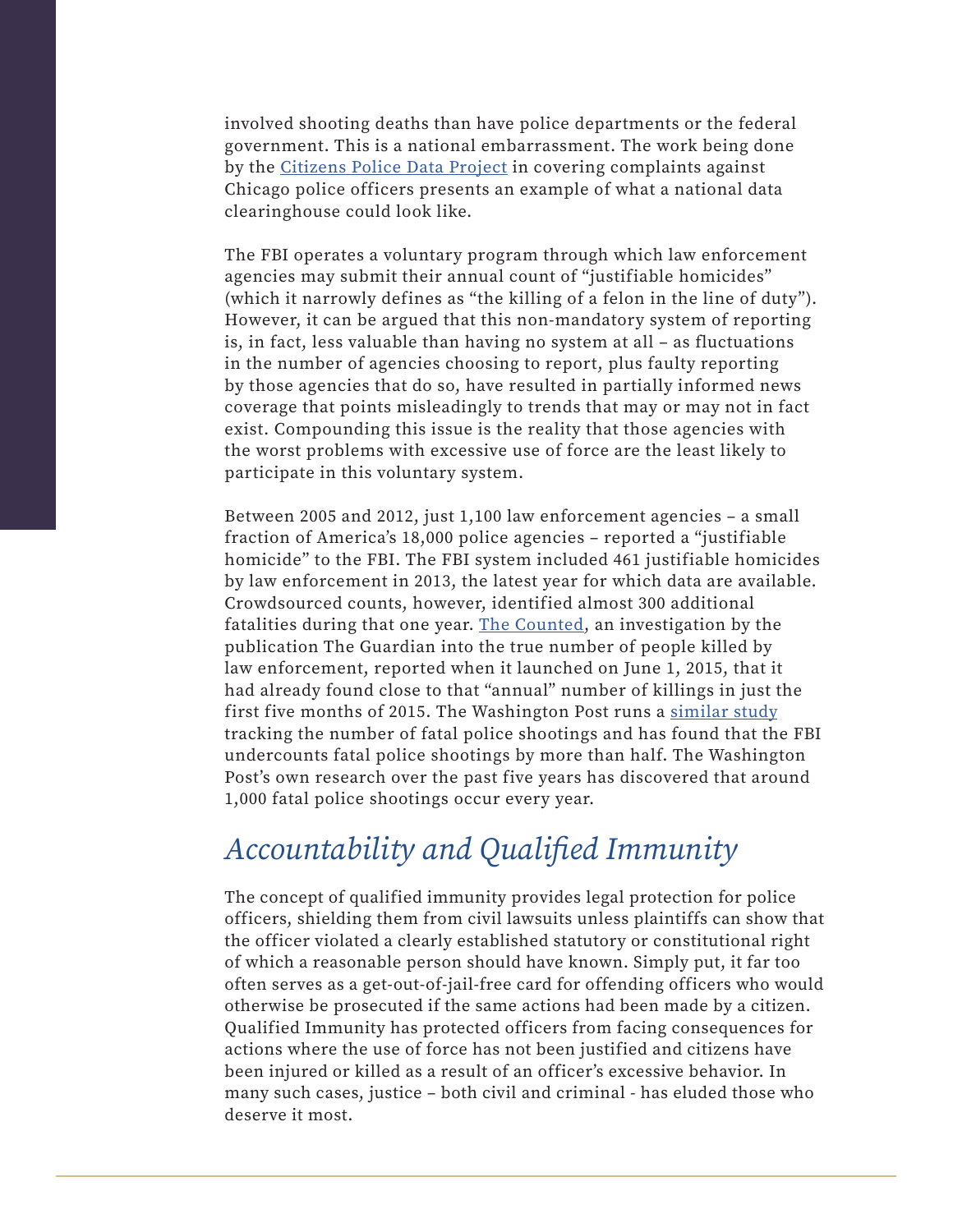Police officers who behave outside the bounds of the law should face consequences for their actions. Therefore, we propose elimination of qualified immunity. Further, there should be a clear federal definition of what constitutes a "reasonable" police officer, to ensure that the same standard is applied everywhere and to avoid misinterpretation or varied interpretation at the local level.

We recommend adoption of:

- Creation of a National Police Accountability Oversight Task Force to set consistent standards and expectations.
- A mandatory permanent and public national database of officer misconduct, to provide transparency and consistency.
- Uniform reporting standards by agencies to generate reliable data and understand trends in policing.
- Uniform use of body-worn cameras and policies to provide documentation of citizen encounters with officers.
- Intentionally turning off a bodycam should be a federal obstruction of justice violation with a rebuttable presumption of guilt for officers who turn off a bodycam in a case involving a police shooting.
- A standard, independent investigatory process for impartial inquiries of officer misconduct allegations.
- Removal of qualified immunity protections to create full [accountability and increase community trust.](https://www.cnn.com/2020/08/04/politics/qualified-immunity-federal-judge/index.html)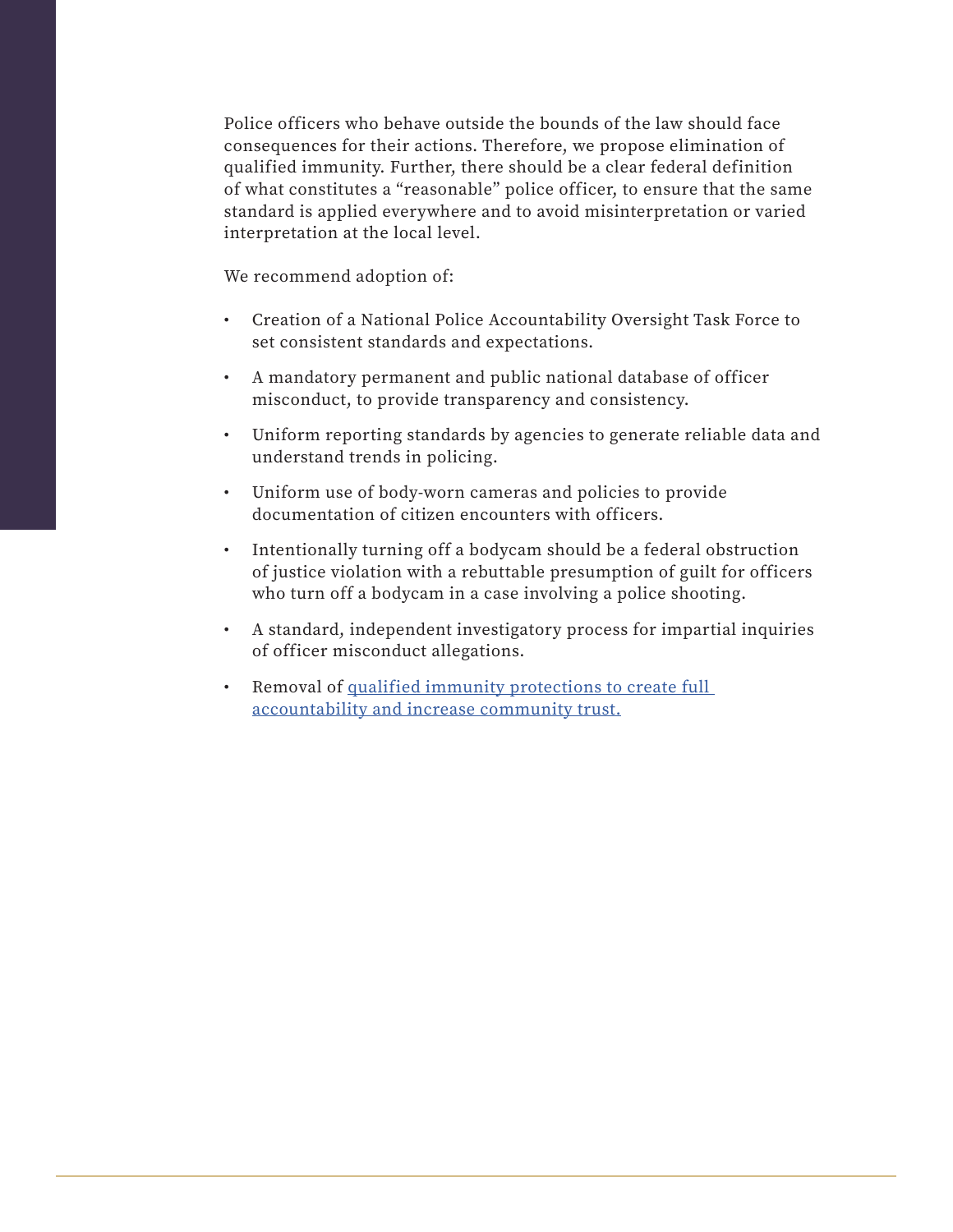# **3. REFRAME THE ROLE OF POLICE**<br>*With AIM TO PRESERVE LIFE with* **AIM TO PRESERVE LIFE**

### *Militarization of law enforcement*

U.S. law enforcement has become increasingly [militarized](https://www.americanbar.org/groups/crsj/publications/human_rights_magazine_home/2016-17-vol-42/vol-42-no-1/police-militarization-and-the-war-on-citizens/) over the past 40 years, in large part due to its association with the war on drugs and efforts to combat terrorism, as well as the availability of surplus military gear from decades of overseas wars. U.S. military activity since 9/11 has also created a new generation of younger military veterans seeking civilian work in law enforcement. This has altered the relationship between officers and the communities they police and has led to an [exponential increase](https://journals.sagepub.com/doi/full/10.1177/1065912918784209) in the use of lethal force.

As we reframe the [role of civilian law enforcement](https://sports.yahoo.com/george-floyd-death-in-custody-puts-spotlight-on-warrior-training-for-police-195640810.html) in American society, we must make explicitly clear this premise: All human life has dignity and value, and police should take life only as a last resort when their own lives or the lives of other citizens are actively and imminently threatened.

### *Use of Lethal Force*

Wide differences currently exist in determining whether an incident meets the threshold for the use of deadly force, and whether and how such force must be reported and investigated. Progress in this important area of policing will require, among other factors, a common understanding regarding the definition and use of deadly force.

Some agencies categorize the use of lethal force based on whether the officer fires a service weapon, regardless of whether a subject is actually killed or injured, while others apply the term even if an officer points a firearm at a subject without discharging it. Some report lethal force incidents to the FBI Uniform Crime Report (UCR), while others do not. Many use-of-force reports use boilerplate language incorporating such buzzwords as "I was in fear for my life," rather than actually detailing the behavior that caused such fear within the officer. Supervisors in turn allow this vague language to proceed up the chain of command, enabling officers to evade any meaningful explanation of their actions. In some jurisdictions, post-event interviews allow officers to justify their actions by claiming that the incident was "rapid, tense, and uncertain," words specifically designed to satisfy the objective reasonableness standard established in 1989's Graham v. Connor.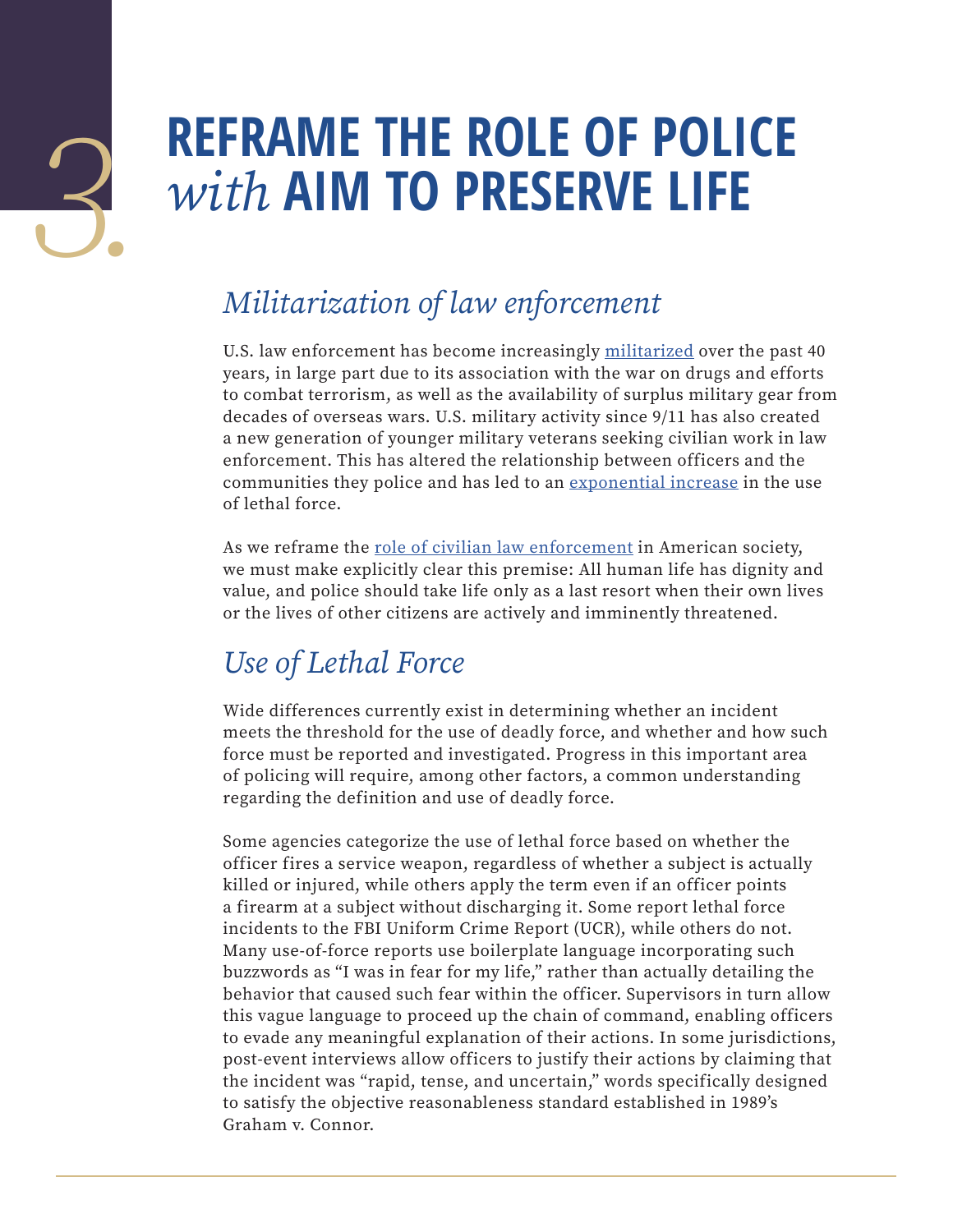Establishing a common understanding of what constitutes and justifies the use of lethal force, determining when it should be reported and to whom, and adopting a process for unbiased interviews all are critical steps on the path toward arriving at the truth. Determination should be made regarding the incremental use of force to maim versus shooting to kill, and if so under what circumstances force and firearms should be used and escalated.

#### *Restraints*

Although air chokes have been banned since the 1980s, the public continues to see – and be outraged by – deaths from positional restraint asphyxia, in which body position interferes with the subject's ability to breathe. The flashpoint case of George Floyd generated national and then worldwide attention after he died in May 2020 due to restraint or compression asphyxia, which occurred even though he was handcuffed, on the ground and posed no threat to the attendant officers. As long ago as June 1995 – more than a quarter-century ago – the U.S. Department of Justice warned law enforcement agencies, "In a recent analysis of in-custody deaths, we discovered evidence that unexplained in-custody deaths are caused more often than is generally known by a little-known phenomenon called positional asphyxia." The document, a [bulletin from the National Law](https://www.ncjrs.gov/pdffiles/posasph.pdf)  [Enforcement Technology Center,](https://www.ncjrs.gov/pdffiles/posasph.pdf) detailed the basic physiology of a struggle, noting that suspects are often perceived to be resisting when in fact they are struggling to breathe.

Additionally, standardized training on use and risks associated with restraints, electronic control weapons, tasers, and impact weapons is needed to prevent unnecessary deaths in police custody. Because such training would likely mean changing the common practices of officers who have used such techniques for years or even decades, a robust, repeated, and hands-on training protocol would be required to bring about effective and meaningful change.

### *No-Knock Warrants*

In recent months, intrusive and dangerously high-stakes tragedies related to the execution of no-knock warrants have risen to the public consciousness, as well. The deaths of Breonna Taylor and Amir Locke, both of whom died after being awakened by law enforcement seeking other people during service of no-knock warrants, show the clear and present danger of this policing tactic. The cities directly impacted by these two tragedies, Louisville, Kentucky, and Minneapolis, Minnesota, have since each moved to significantly limit the use of no-knock warrants by law enforcement, and a Congresswoman from Minnesota has begun to champion this issue in Congress. But more needs to be done. We advocate for bans or a severe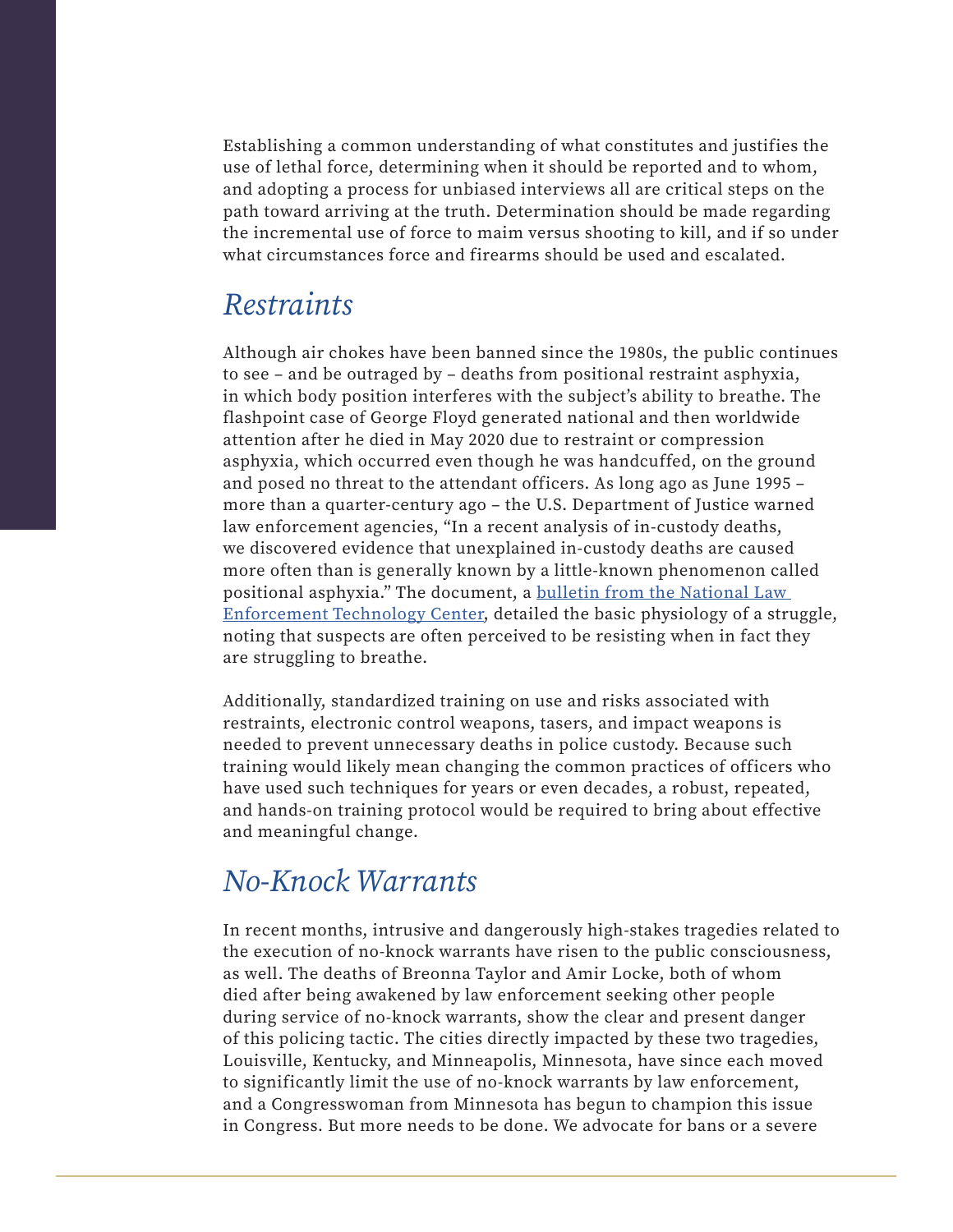reduction of no-knock warrants by all police departments across the country and for more transparent data collection and reporting so citizens can see and understand the scope of this issue.

### *Encountering Citizens with Mental Health Concerns*

An estimated [25%](https://ibpf.org/how-mental-illness-affects-police-shooting-fatalities/) to [50%](https://namiillinois.org/half-people-killed-police-disability-report/) of people who are shot and killed by law enforcement were experiencing a mental health crisis when officers were called. A key part of reframing the role of police is to provide the necessary professional supports for cases that involve a suspect with a mental illness. In many cases, these encounters require skill to analyze, de-escalate, and provide medical/mental health care. Police dispatchers and 911 operators must receive ongoing training so they are able to ascertain if an individual is mentally ill and/or experiencing a mental crisis, as well as whether the person is off or on psychotropic medication, is under the care/treatment of a mental health professional, is self-medicating with illegal controlled substances such as methamphetamine, or had prior 72-hour holds. The information derived from the initial call often contains the most critical intelligence to be provided to first responders, as it can – and often should – trigger a co-response from a mental health professional.

Far too often we see officers issue repeated staccato commands to personal suffering from a mental health crisis, who can have challenges processing and responding appropriately, which leads to a misunderstanding and escalation of force. Police and government agencies need to discuss ways in which they can provide a more fulsome and compassionate response – one that does not simply use force to subdue a person in the midst of a mental health crisis – to bring an appropriate and peaceful resolution whenever possible.

We recommend:

- The demilitarization of policing to emphasize the sanctity and preservation of human life, including banning chokeholds and prone restraints and placing significant limits on no-knock warrants.
- A common curriculum in de-escalation.
- Continuous training in de-escalation techniques to provide an ongoing learning environment and to ensure that officers' skills and responses are appropriate and up-to-date.
- Additional mental health supports to ensure that appropriate resources and a humane approach are used with those in crisis.